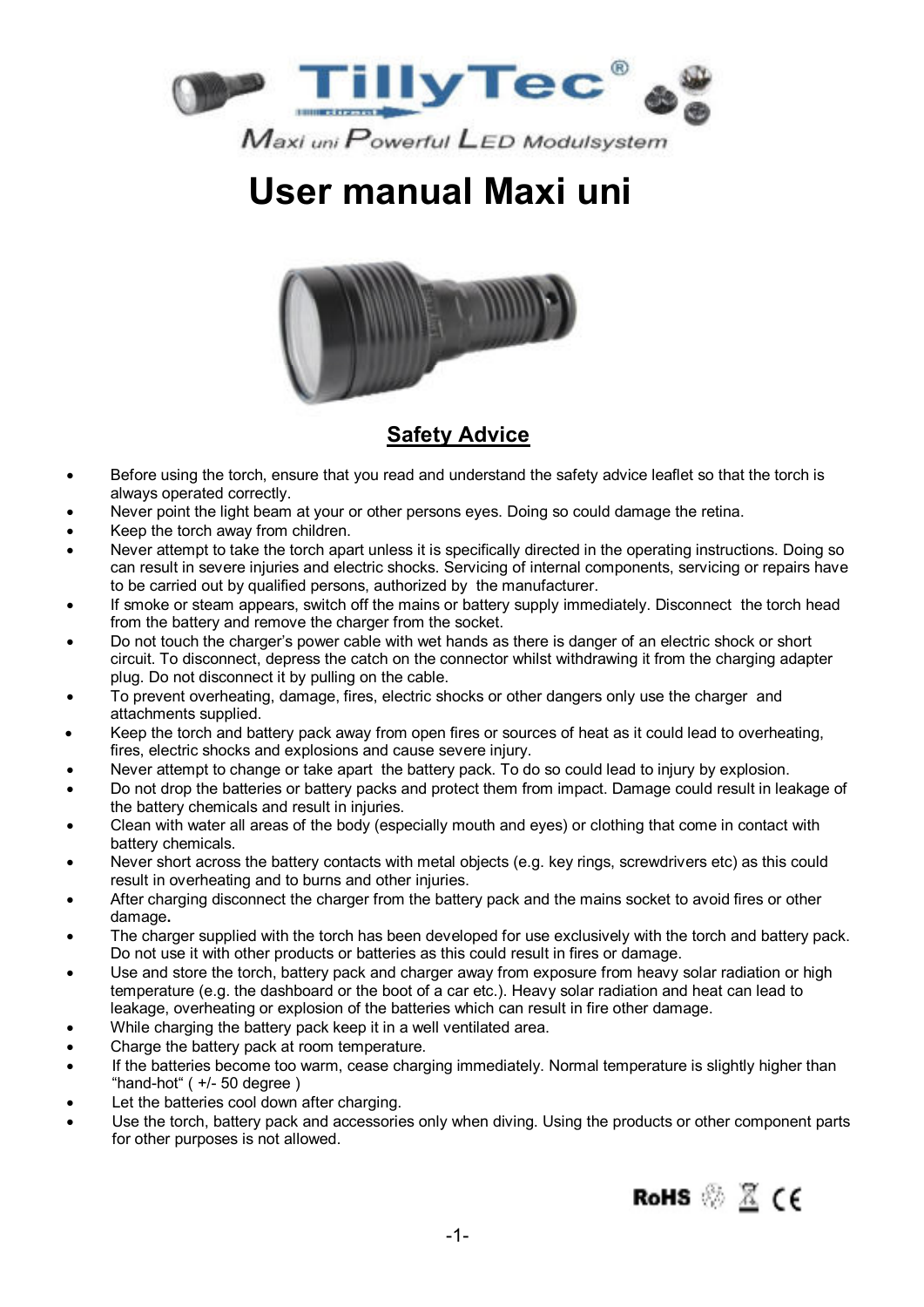### **General Care and Usage Instructions**

- The O-rings (sealing rings) should only be removed if they require replacing.
- Lubricate the O-rings occasionally with a smear of silicone grease. Please do not apply to much grease. Do not use silicone spray !
- Regularly inspect the O-rings for damage or contamination, and change them if necessary. We recommend that you carry spare O-rings.
- The torches can be operated out of water for a short time, however they will become very hot very quickly so do not leave unattended. Only operate until the torch head becomes warm.
- After use rinse the torch thoroughly with fresh water whilst still attached to the umbilical and battery pack. Never use any other cleaning agents.
- Do not shine the torch into your eyes or the eyes of others as severe damage to the retina could result.
- When transporting the torch, make sure, that the first O-ring on the battery tube is visible. Turn the lamp head out until you see the first O-ring during the transport.

#### **PLEASE NOTICE THE VIDEOS FOR GREASING THE O-RINGS ON THE HOMEPAGE OF TILLYTEC OR ON OUR YOUTUBE CHANNAL !**

### **MAXI UNI STANDARD Advice on Using Battery Chargers**

- You can use (series) with the short tube **MAXI uni STANDARD** :
	- 3 x AAA alkaline batteries in a battery holder (optional \*)
	- 3 x AAA NiMh battery in a battery holder (optional \*)
	- 1 x 18650 accumulator with mit space holder (optional \*)
	- 1 x 26650 accumulator
	- 2 x 26650 accumulator in the long battery tube and battery holder (long battery tube and battery holder optional\*)
	- 1 x 21700 accumulator
	- 3 x 21700 accumulator in the battery tube short compact (battery tube short compact optional\*)
- **For the cell 18650 / 26650 / 21700 we recommend only to use batteries from type LiCoMn / LiCoNi (lithium – cobalt – mangan / lithium – cobalt - nickel). Otherwise there is danger for explosion !**

\***available only at Tilly-direct**

**All mentioned batterys and suitable charger are available at TILLYTEC.de under accessoires !**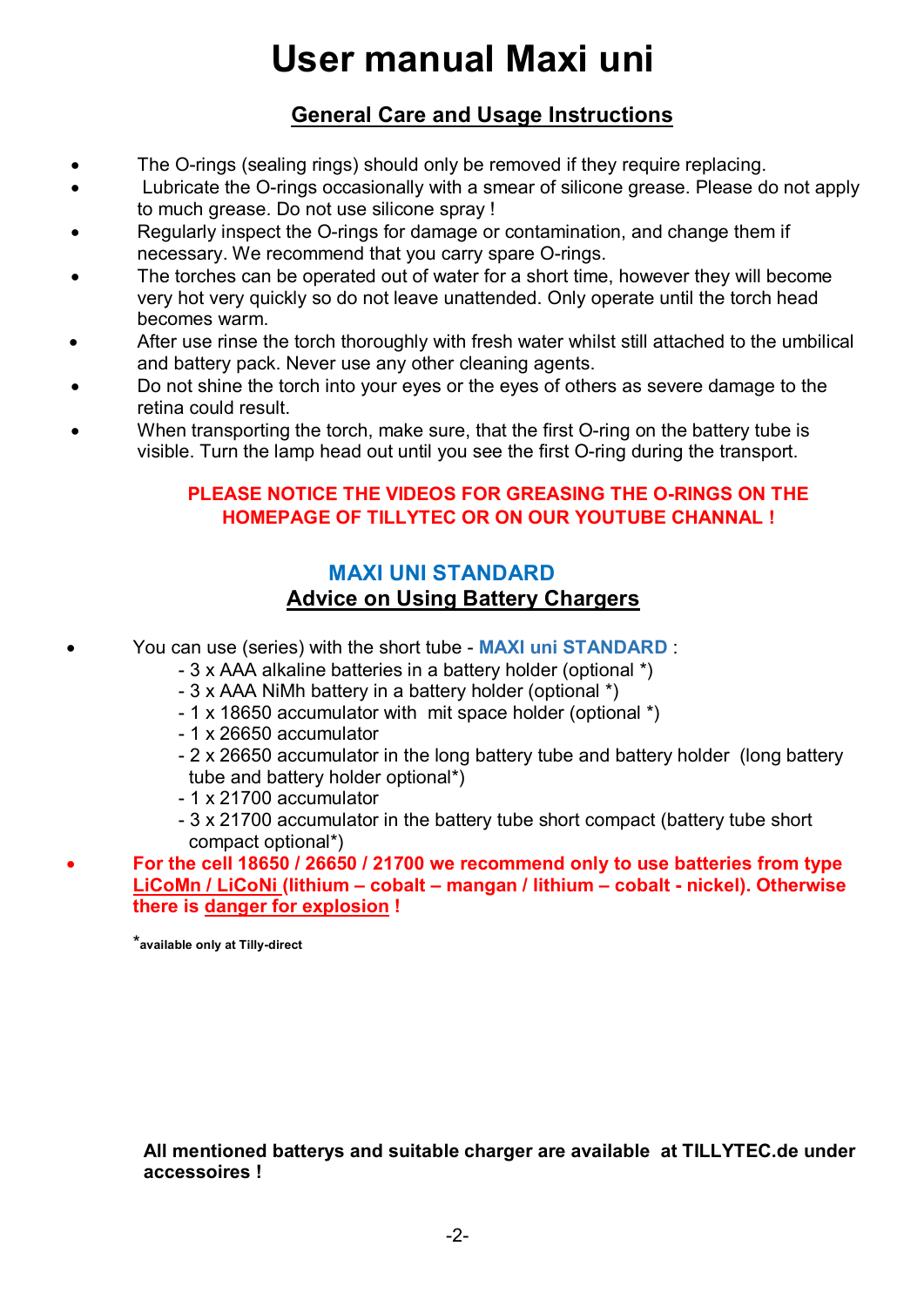#### **Notes on the use of mechanical dimming**

The mechanical dimming does not work as a electronics, it works with a spring. Switch on the dimming as follows:

- Screw in the battery tube short completely = light power 100 %
- Screw the battery tube short few millimeters in the direction of "OFF" = light power is dimmed
	- Screw battery tube short further in the direction "OFF" = the light is off

As long as the battery tube is turned, the light is flickering. This is normal and owed to the mechanics.

If the battery tube is not turned, the light no longer flickers.

If the light flickers even in the position, when the torch is completely on, clean first the silver border of the battery tube short. Over time of using the torch deposits (grease rests etc.) can place here, which must be removed. Please also note that the contacts on the LED module are kept clean.

### **Which one LED module is used ?**

Usually there is no optical recognition of which LED module is installed.

Thats why you should read the following hints :

The LED module is marked on the back of the LED board.

Unscrew the short battery tube or the battery tube short compact or the umbilical from the lamp head.

Then look into the open lamp head from behind.

There are 4 coloured dots, always starting with white.

So the first white dot plus 3 additional coloured dots.

This results in a colour code.

The colour code you find under www.TillyTec.de in the downloadcenter under :

INFORMATION<br>User manuals / possible components<br>Possible – components view / download

Find the appropriate colour code from the table. You will see here the name of the LED module, as well as the possible configurations with batteries and rechargeable batteries, as well as the corresponding burning times.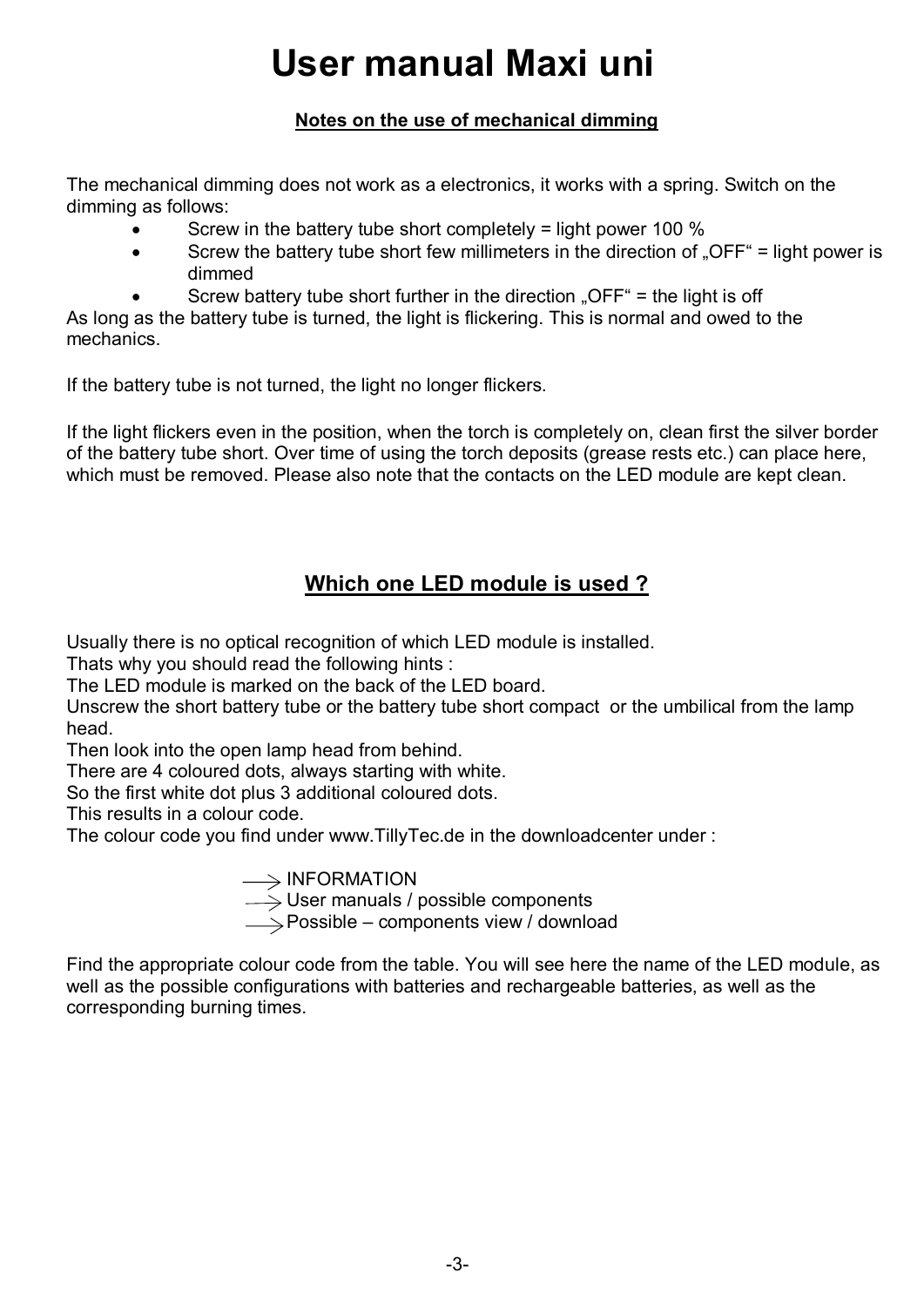### **Notes for using of charger**

- The hints of the operating instructions of the manufacturer are to be observed.
- The charger has several LED lamps that indicate the progress of the battery charge.
- **The charger can connected to the battery verytime. You do not have to discharge the battery !**

**IMPORTANT: Use chargers only indoor or in dry rooms. The voltage values and settings must be respected.**

### **Burn time and light power**

- The burn time and the light power of the torch depends on - the used LED modul - the used type of battery or accumulator. **TIP : When the LED module of the MAXI uni is not bright enough we will send a stronger LED module for trial for free.**
- More information about burning time and light power you will find on www.TillyTec.de on register ..information".

### **Operation and Handling / Changing the LED moduls**

- To turn your torch on and off, rotate the torch head. A half rotation is sufficient to engage the contacts. Further rotation when switching off is not a problem as the system is protected with 3 O-rings, however it should be stopped when the first O-ring is visible.
- How to change the LED modul you can see on the website www.TillyTec.de or at the TillyTec youtube channal. **Please have a look !**

#### **IMPORTANT : Tighten the space holder very strong by hand. Otherwise the cooling of the LED module is not enough. So the LED module will be destroyed immediately !**

 The space holder is hand tightened to press the LED module against the glass. This is necessary so that the LED module can be cooled well. **Without cooling the LED module is destroyed !** The space holder should be clean and free of grease on the flat side. where the LED module lies cloosly for cooling (cooling paste may be used).If you use a version where the LED module is screw on the pace holder with socket screws, please screw the LED – module tightly tot he space holder.

#### **Videos, which explain the change of the LED modules, can be found on the homepage of TillyTec (www.TillyTec.de) or on our own Youtube channel. PLEASE LOOK THEESE VIDEOS !!!**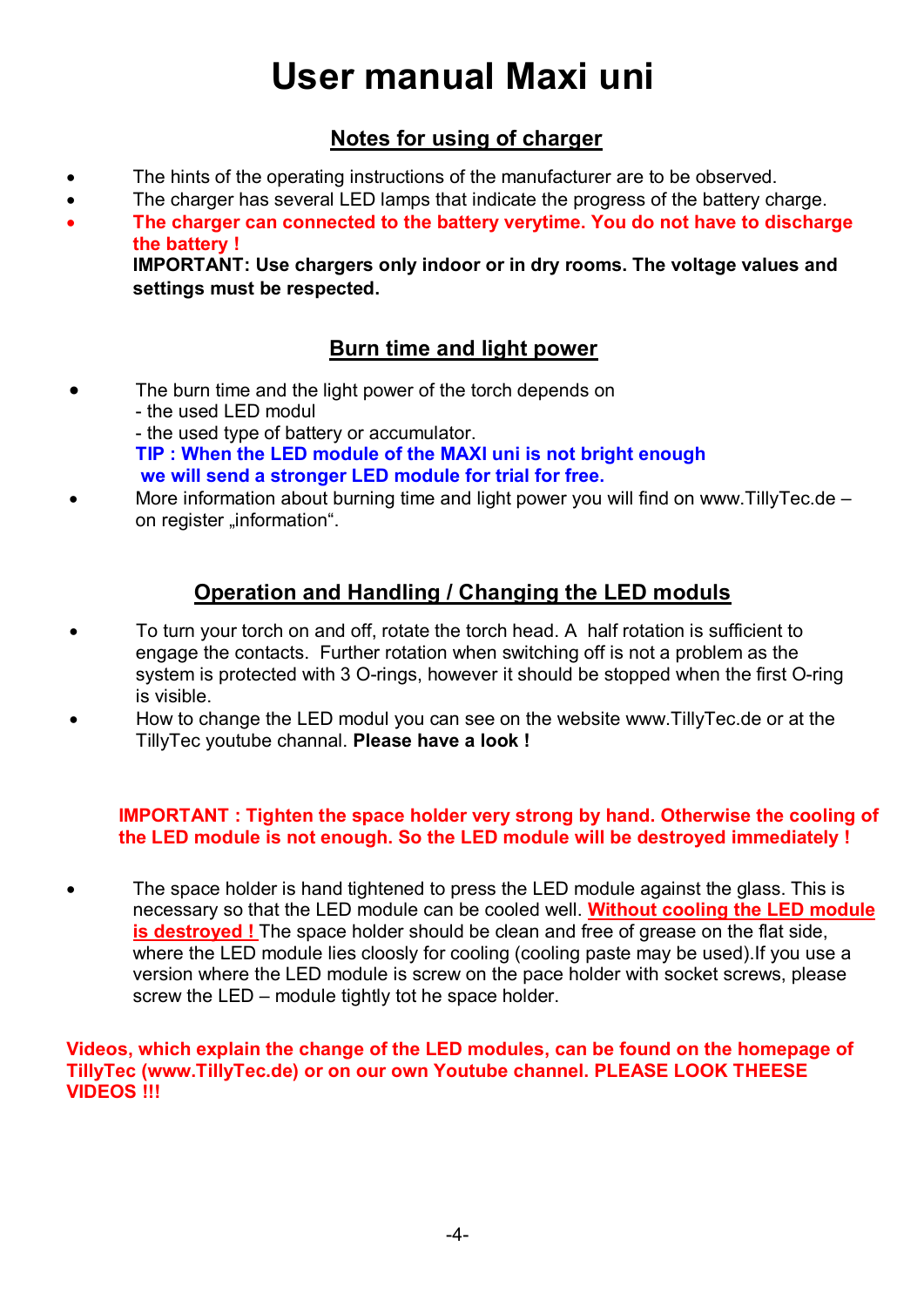- After the space holder is screwed hand tight, the battery tube is screwed together with the battery in the lamp head to see if the torch is working. **Screw the battery tube only slightly ! not strong !** Screw it only until the torch is on. Repeat the turning on and off several times and watch the LED module . But never look directly into it ! When switching on and off the LED module should not or only very little rotate (only a few millimeters). If the LED module rotates to much the space holder is too loose.
- **Please check the space holder every 15 to 20 dives and if it is nessesary please screw it a little bit stronger !**

### **IMPORTANT !**

**To ensure the tightness of the torch please grease the parts as following is shown regulary:** 

- The three O-rings on the lamp head  $(1)$  are only visible, when the torch is opened to change the LED Module. **In this case please grease always these O-rings !**
- The tread of the space holder ( 2 ) **inside** please grease all 10 20 dives . This do only in the range of 10 - 15 mm from the beginning of the hexagon. The tread of the spacer ( 2 ) **outside always** grease when the LED module is changed .
- The three O-rings in the protective ring (3) are only visible when the space holder (2) is completed removed. When the LED Module will changed **always** grease the three Orings.
- The three O-rings on the battery tube  $(4)$  are always visible, when the battery tube is unscrewed This must be greased **at least every 10-20 dives** regularly or whenever the lamp is not used for a long time ( approximately 3 months ) .

**GREASE MEANS : It is to see a glossy film - it is not swimming in grease ! Here again the hint to our videos on www.TillyTec.de or on the youtube channel !** 





heart or sealing surface inside all 10-20 dives grease

 $3 \times$  O-rings only visible if you change the **LED Module** in this case always grease

tread or sealing surface ootside if you change the **LED Module** in this case always grease



 $3 \times$  O-rings only visible if the space holder is removed completely if you change the **LED Module** in this case always grease



 $3 \times$  O-rings all 10-20 dives grease or if O-rings are dry if the torch is not used for a long time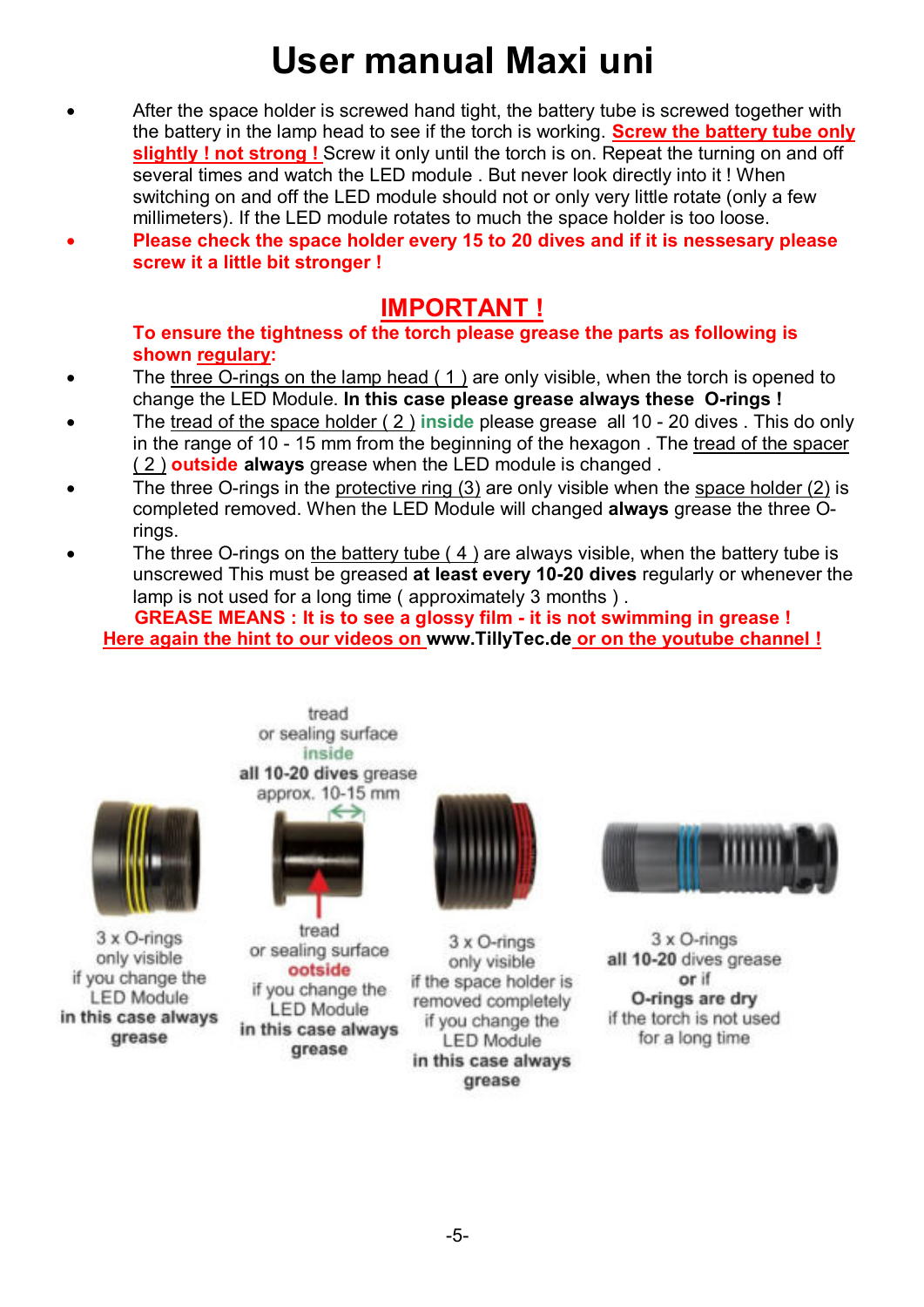

### **Mounting of the handle**



Step 1: Remove screw 3 and 4 from the adapter and scretivedmandle

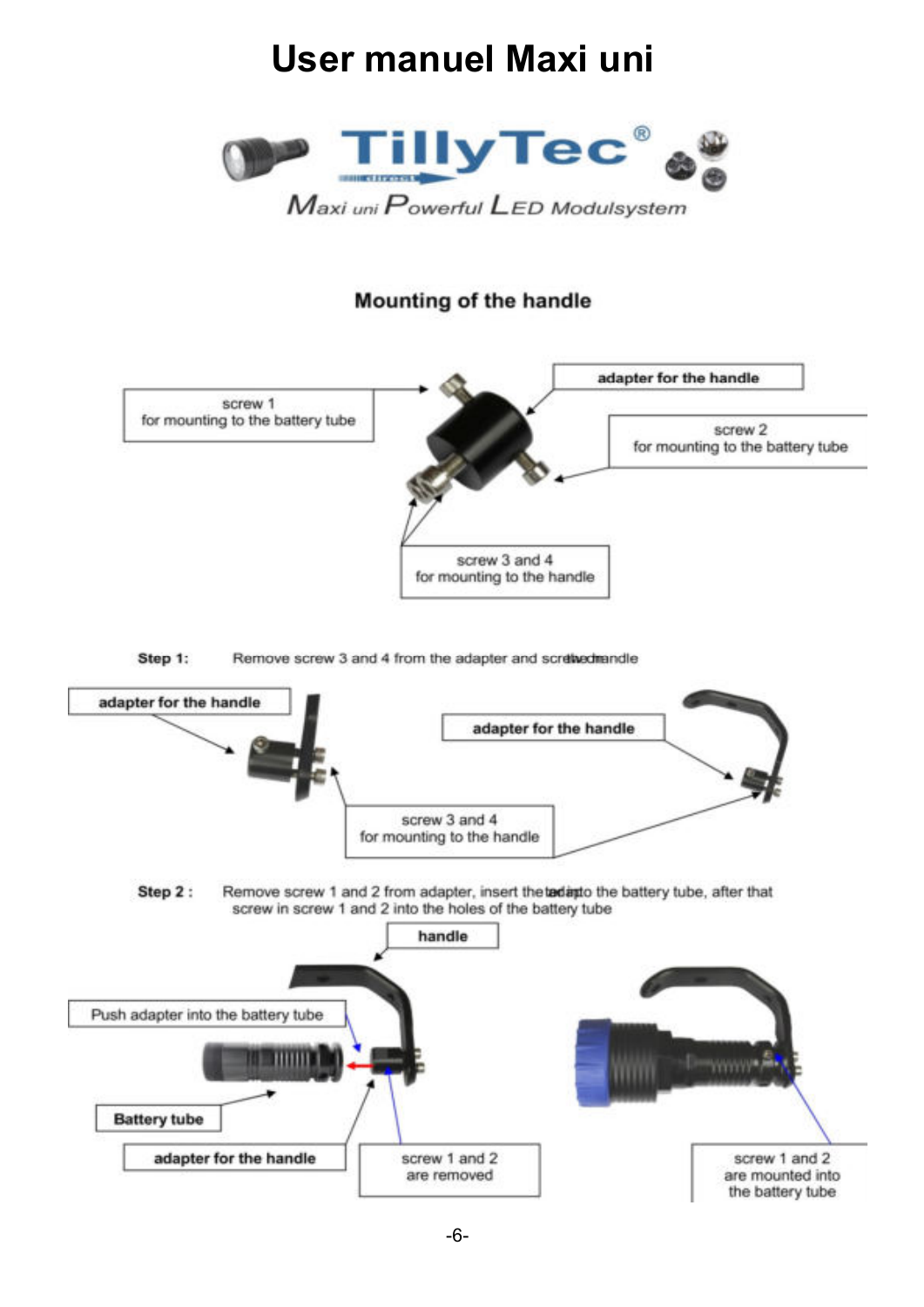### mount Goodman hard



step 1 : Loosen screws from the clamp !

step 2 : Mount the lamp and tighten the screws from the clamp ! Please mount the lamp head directly behind the blue



blue potection ring

### mount goodman soft

is possible to mount at battery tube





optional mounting with bungees - please ask

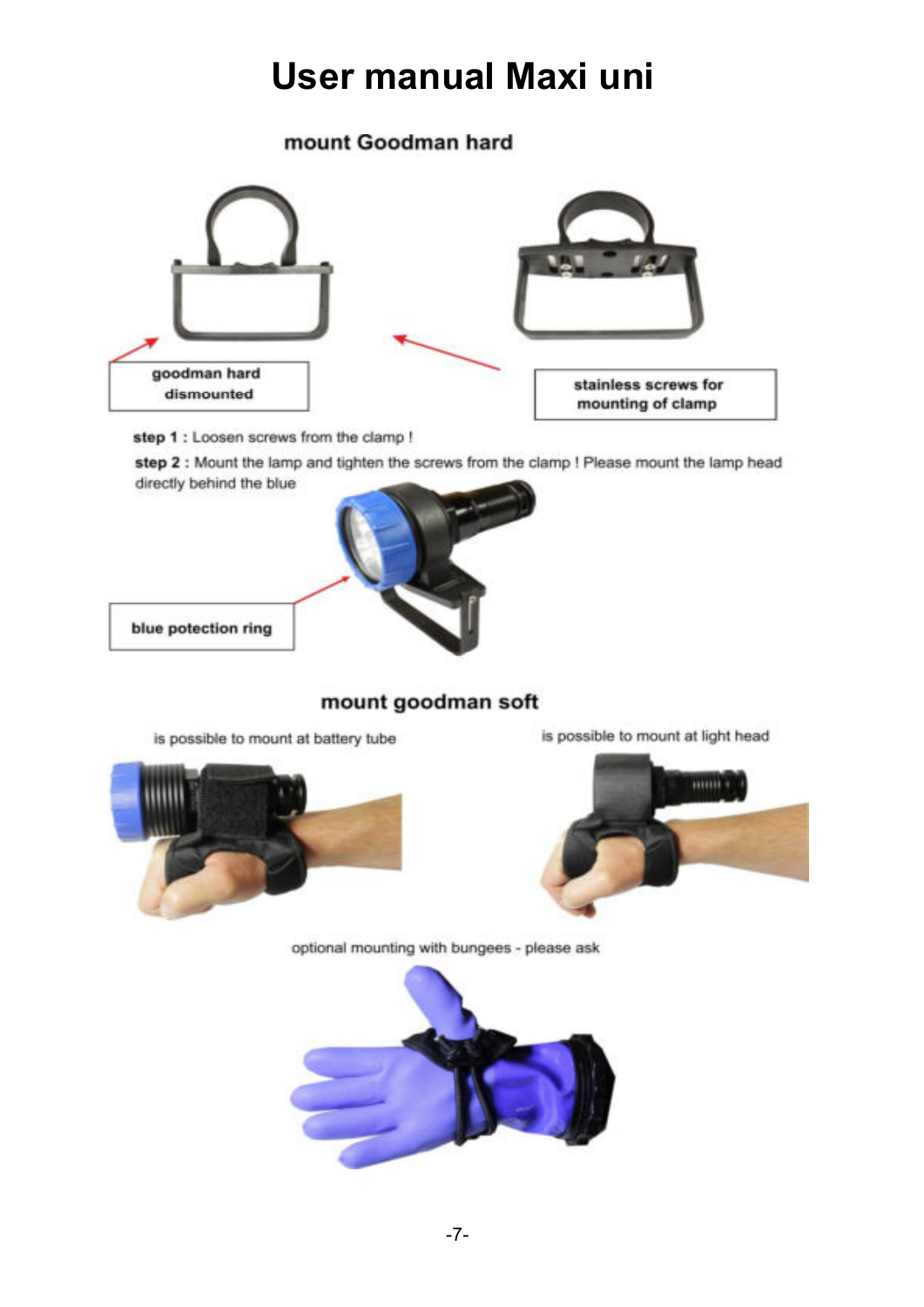### **Important notes for the use of the battery cells**

- LiCoMn (Lithium Cobalt Manganese) or LiCoNi (Lithium Cobalt Nickel) battery cells do not have any self-discharge.
- Full charged batteries must be recharged after 12 months of storage.
- For a charge after a storage period, the charger can be connected to the battery cells without prior discharge. The charger calculates the remaining capacity and charges the battery cells.
- After each use the battery should be charged. It does not matter how long the torch was used.
- We recommend to remove approx. 30-80 % of the capacity of the battery to improve the lifespan.
- Complete discharges until the end of battery capacity reduce the lifespan of battery.
	- The lifespan of battery depends on the following points :
		- how many times is between the using of battery cells and the recharging ? *Battery cells should recharged after using as soon as possible.*
		- how much rest capacity is in the battery cell after the using ? *The lifespan of the cell is much higer if the battery cell is only 30 % of capacity unloaded than 80 % of capacity.*
		- *-* how often you use the battery cells ? *For daily use of the battery cells the lifetime is many times better than a few uses a year.*
- Generally the battery life depends very much on the handling of the user.
- **The battery life is between 7 days and 7 years !**
- Are the battery cells daily used than are 500 to 1000 charging cycles possible.
- Are the battery cells using only some times in the year than the the end of life can be reached after very few charging cycles.
- **In order to guarantee the safety in the TillyTec dive light, we only recommend the use of LiCoMn or LiCoNi accumulators. The use of other Li-Ion batteries, with a different chemistry, is at your own risk. Li-ion battery cells can explode.**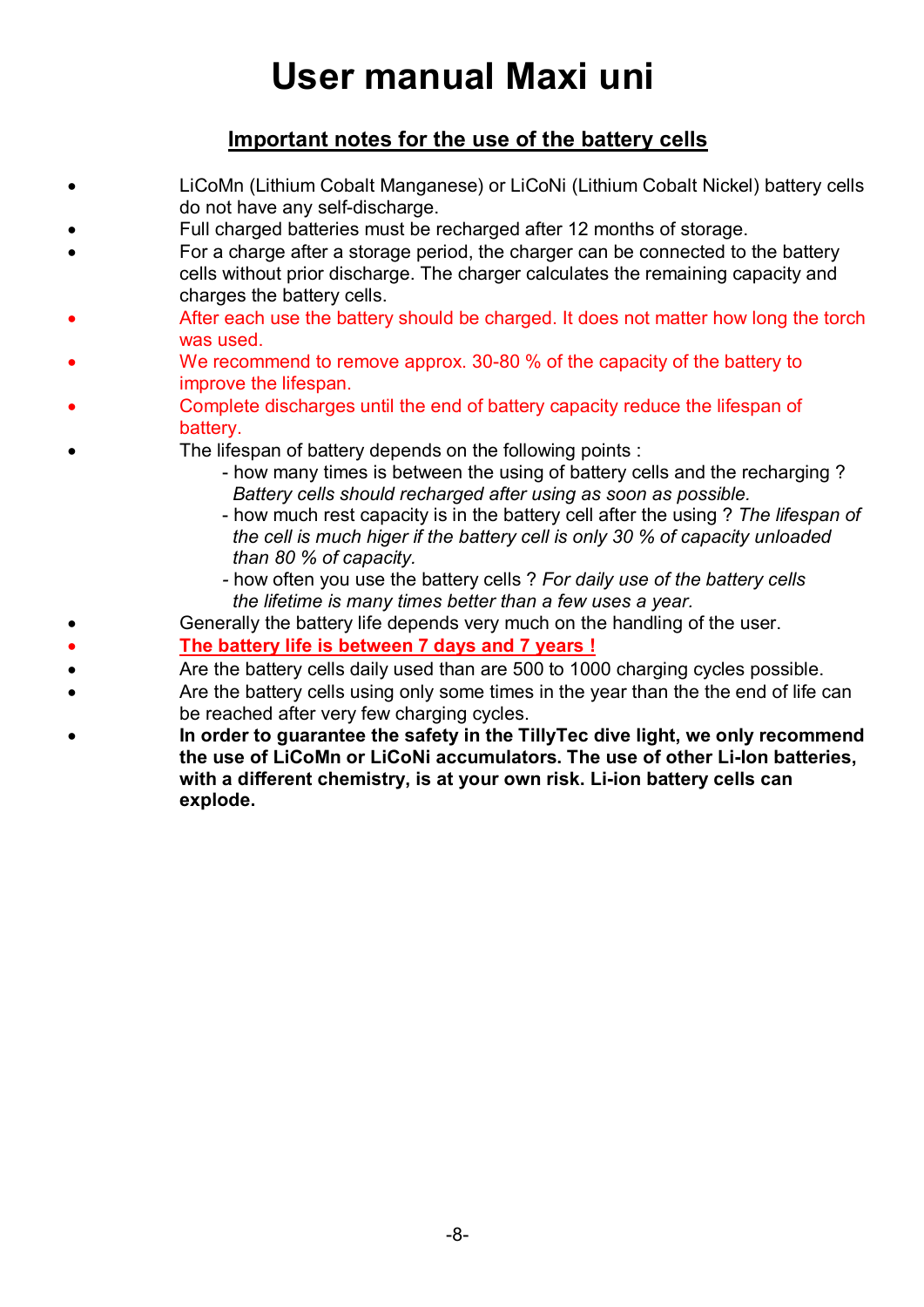**Important hints for using** 

**MAXI uni battery tube short COMPACT (short battery tank with 3 pieces of 21700 in the battery holder)** 



The 21700 batteries must be carefully installed in the battery holder.

- First of all the negative terminal of the battery is pressed on the spring of batterieholder.
- ATTENTION ! Make sure that the inserted battery is not damaged at the border of the aluminum tube.
- Carefully press the battery down until the spring is fully compressed (pushed down).
- Insert the positive pole from the battery under the upper contact board. ATTENTION ! The plus pole from the upper contact board is slightly elevated. The battery can only be inserted into the upper contact board if the battery is pressed strong enough in the spring.

#### **NEVER try to insert the battery forcibly into the upper contact board. The battery will be destroyed in this case !**

**IMPORTANT :** Mount the battery holder with the batteries of type 21700 only when using the torch. After the using of the torch remove the batteries as soon as possible, charge the batteries immediately and store the batteries fully.

**Die Akkus dürfen NICHT im Akkuhalter verbleiben oder dort gelagert werden NEVER left in the batteries in the battery holder or store the batteries in the battery holder !** 

#### **That means :**

- **Insert batteries before the dive**
- **Immediately remove and recharge the batteries after the dive**
- **Store the batteries necessarily in the battery box**

To improve the lifetime of the batteries, please note the following aspects :

- all used batteries are from the same manufacturer
- all used batteries have the same capacity
- all used batteries have the same numbers of charge cycles
- all used batteries have the same age
- the battery holder should always be equipped with the number of batteries for which it is intended (here 3 pieces of batteries)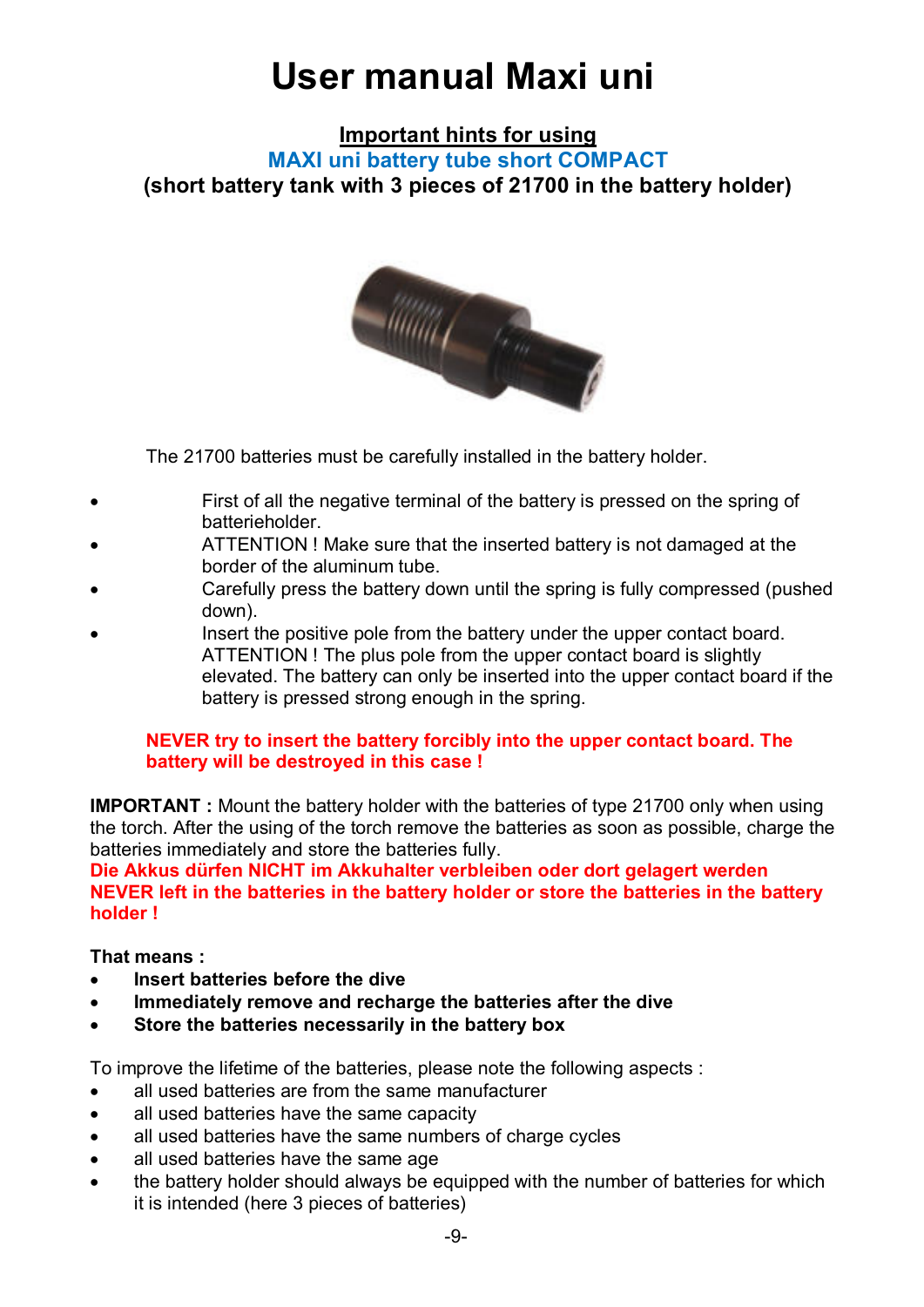### **Important hints for using**

**MAXI uni battery tube short COMPACT** 

**(short battery tube with 3 pieces of 21700 in the battery holder)** 



minus pole (-) below (at the springs)

plus pole above (+)



**IMPORTANT !** Make sure, that the battery will not damaged at the boarder of battery holder during the mounting and dismounting.



plus pole (+) of battery holder (is a little bit higher! )

plus pole (+) of battery 21700

It is important to press the battery completely down on the spring, so that the positive pole of the battery easily slip under the positive pole of the battery holder.

**Do not push the battery forcibly in the holder !.**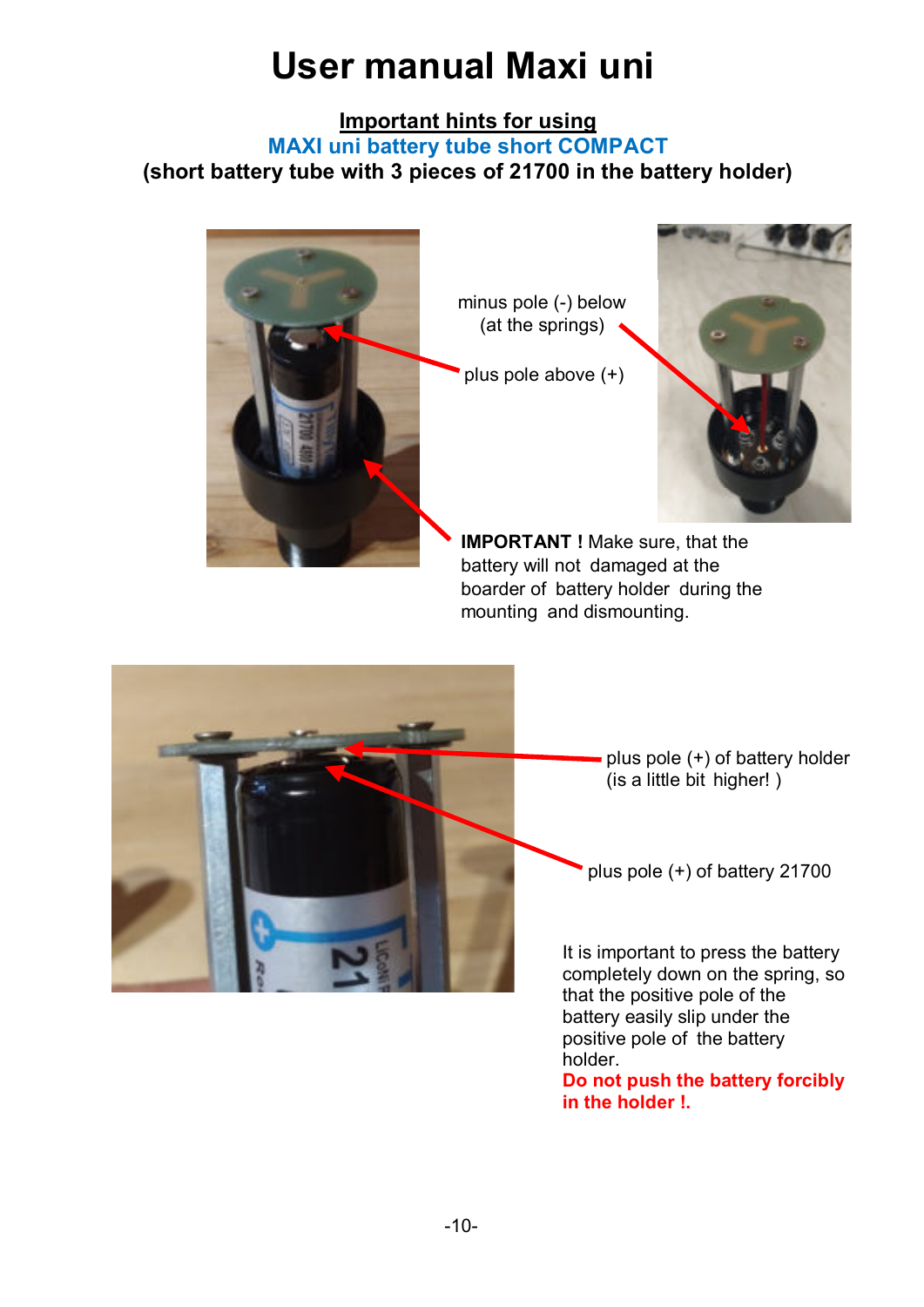## **Important hints for using**

**MAXI uni battery tube short COMPACT** 

**(short battery tube with 3 pieces of 21700 in the battery holder)** 

- **NEVER !** transport the battery tube short compact with open contacts when the 21700 batteries are assembled in the battery tube.
- 
- It can happened that there is a short circuit and fire danger !
- It is always important, that you mount a Maxi uni lighthead at the battery tube short compact if the batteries are mounted to protect the contacts.



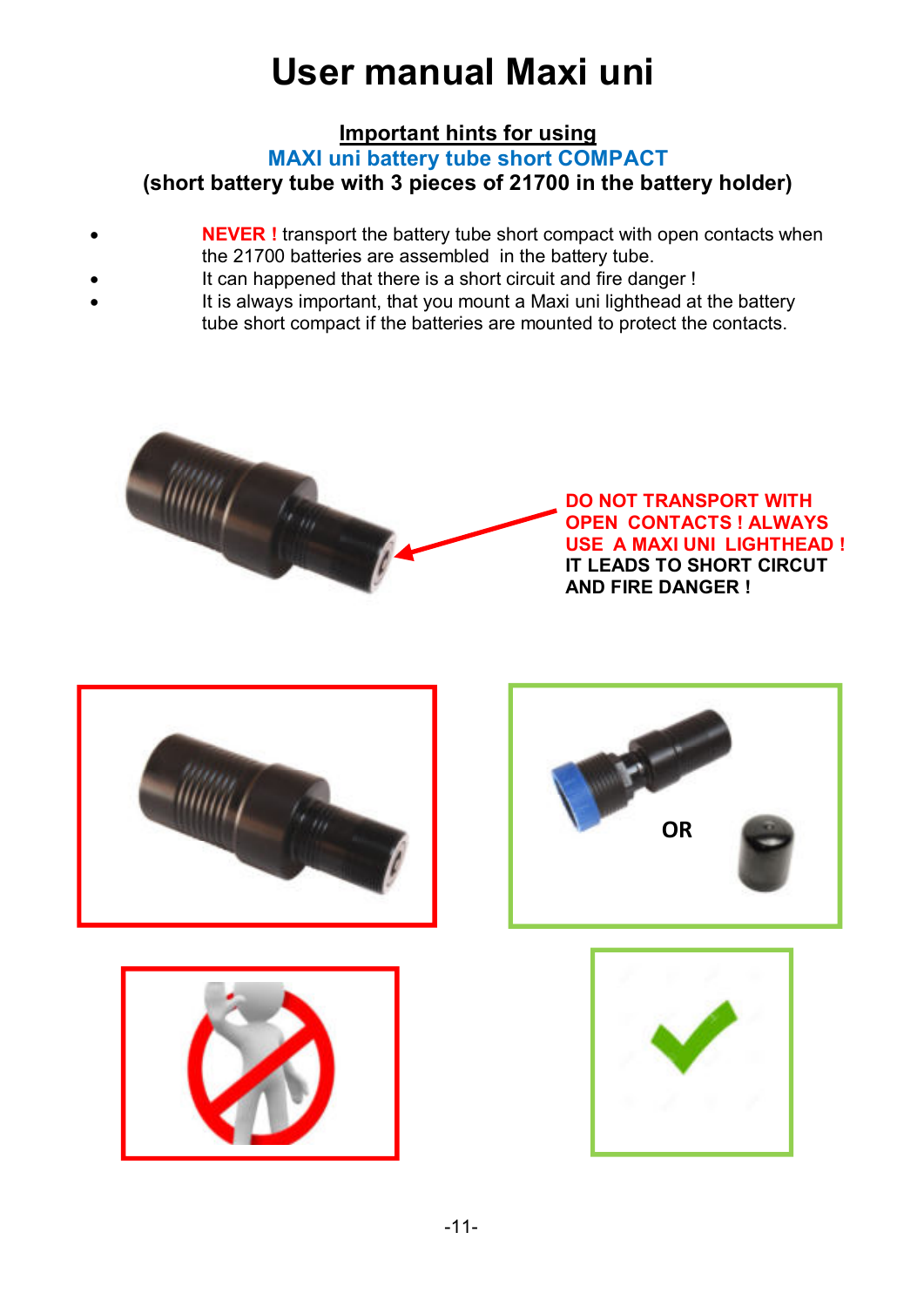**Important hints for using MAXI uni battery tank with umbilical** 



**IMPORTANT :** Mount the battery holder with the batteries of type 21700 only when using the torch. After the using of the torch remove the batteries as soon as possible, charge the batteries immediately and store the batteries fully.

**NEVER left in the batteries in the battery holder or store the batteries in the battery holder !** 

**That means :** 

- **Insert batteries before the dive**
- **Immediately remove and recharge the batteries after the dive**
- **Store the batteries necessarily in the battery box**

To improve the lifetime of the batteries, please note the following aspects :

- all used batteries are from the same manufacturer
- all used batteries have the same capacity
- all used batteries have the same numbers of charge cycles
- all used batteries have the same age
- the battery holder should always be equipped with the number of batteries for which it is intended (here 3 pieces of batteries)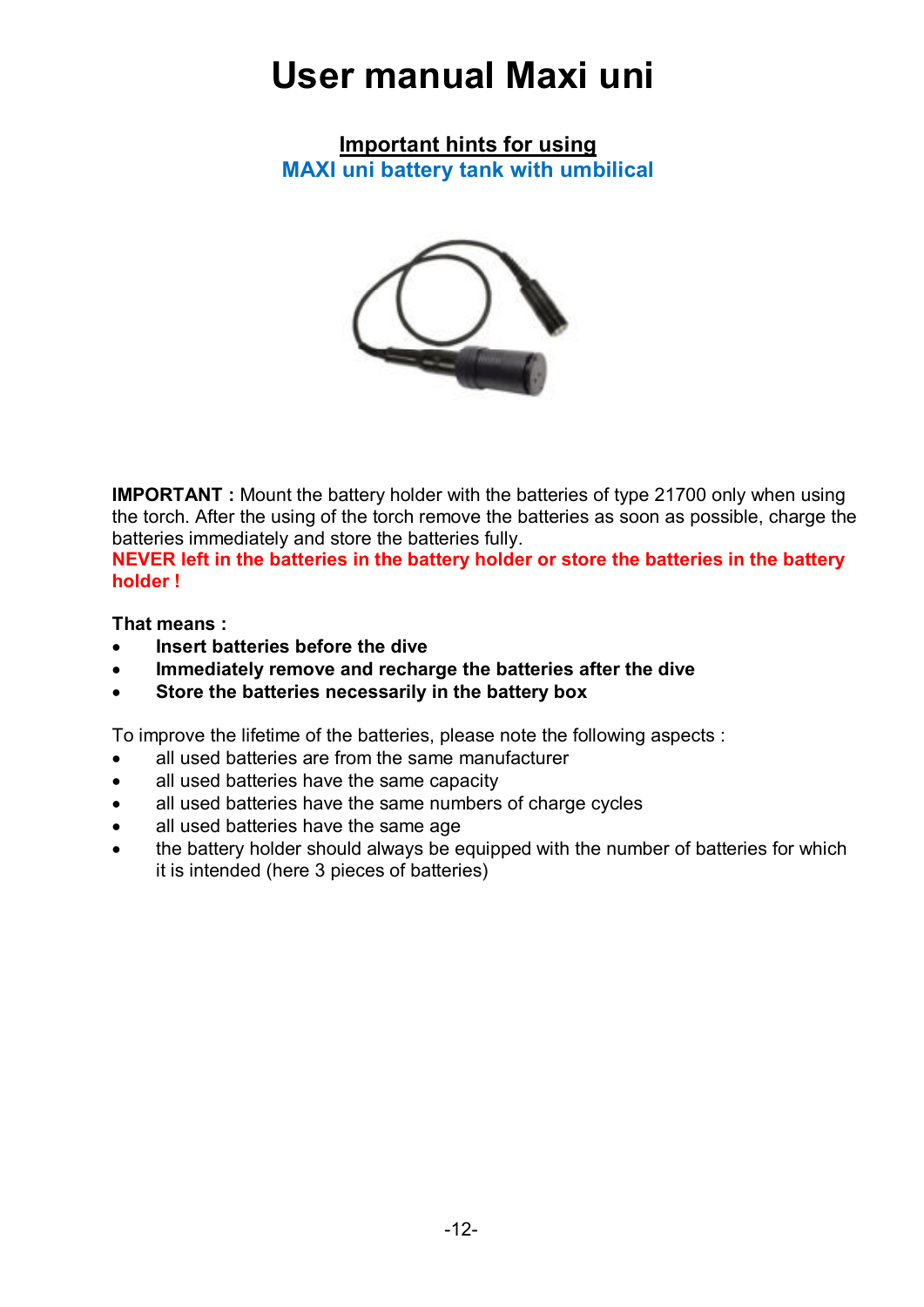### **Important hints for using MAXI uni battery tank with umbilical**

- **NEVER !** transport the end of umbilcal from the light head with open
	- contacts when the 21700 batteries are assembled in the battery tube.
	- **It can happened that there is a short circuit and fire danger !**
- It is always important, that you mount a Maxi uni lighthead at the umbilical if the batteries are mounted to protect the contacts.



**DO NOT TRANSPORT WITH OPEN CONTACTS ! ALWAYS USE A MAXI UNI LIGHTHEAD ! IT LEADS TO SHORT CIRCUT AND FIRE DANGER !** 







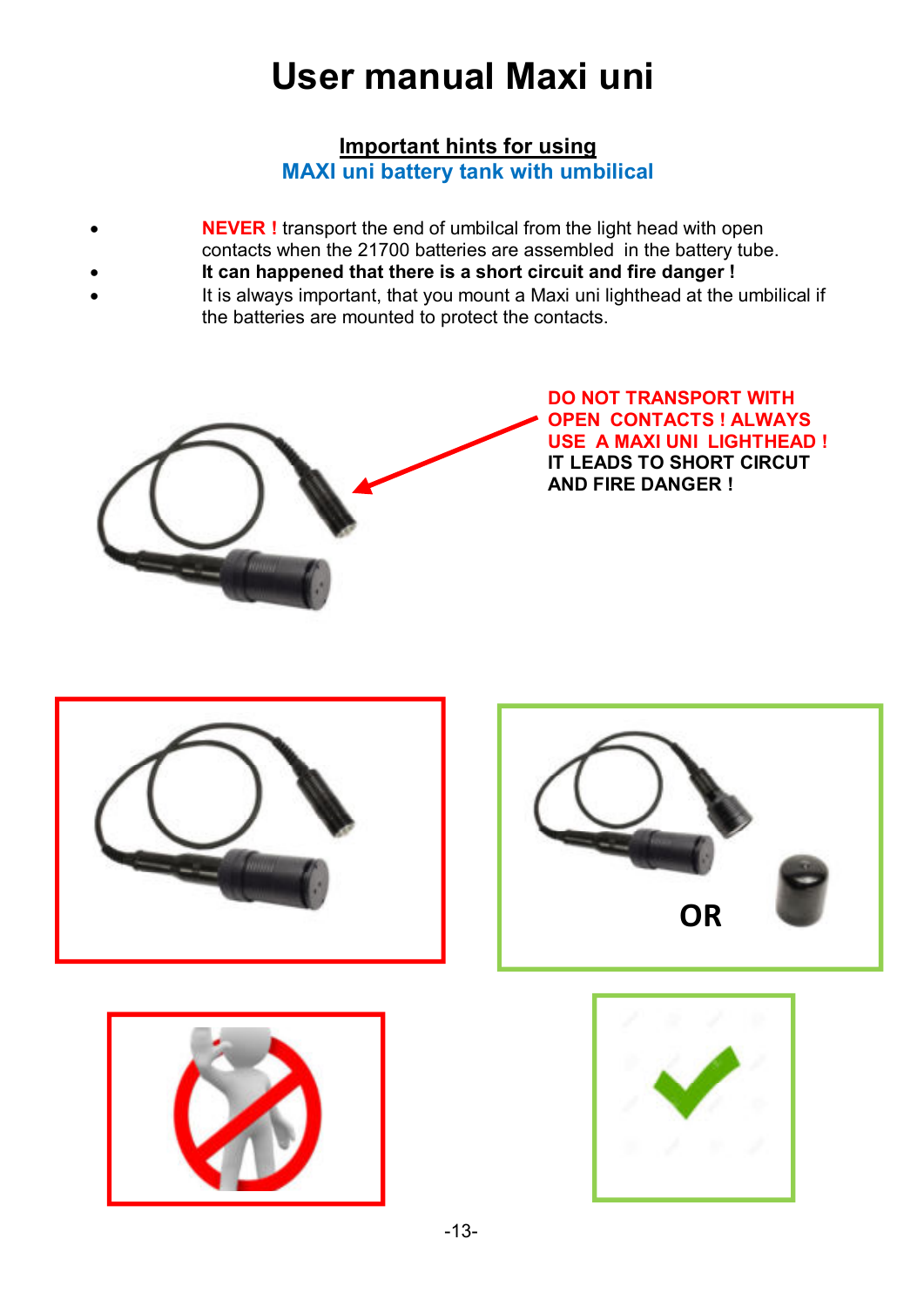# **User manual Mini uni S2**



### **General Care and Usage Instructions**

- The O-rings (sealing rings) should only be removed if they require replacing.
- Lubricate the O-rings occasionally with a smear of silicone grease. Please do not apply to much grease. Do not use silicone spray !
- Regularly inspect the O-rings for damage or contamination, and change them if necessary. We recommend that you carry spare O-rings.
- The torches can be operated out of water for a short time, however they will become very hot very quickly so do not leave unattended. Only operate until the torch head becomes warm.
- After use rinse the torch thoroughly with fresh water whilst still attached to the umbilical and battery pack. Never use any other cleaning agents.
- Do not shine the torch into your eyes or the eyes of others as severe damage to the retina could result.
- When transporting the torch, make sure, that the first O-ring on the battery tube is visible. Turn the lamp head out until you see the first O-ring during the transport.

### **Advice on Using Battery Chargers**

- You can use :
- 1 x 18650 rechargeable battery
- 1 x 21700 rechargeable battery
- 3 x AAA non rechargable batteries (1,5 V) or NiMh rechargeable batteries (1,2 V)
- **For the cell 18650 and 21700 we recommend only to use batteries from type LiCoMn (lithium – cobalt – mangan). Otherwise there is danger for explosion ! When using the battery 18650 and 21700 the light intensity is about 2 times as bright, compared to the standard 3 x AAA alkaline batteries!**

 **\* available only at Tilly-direct** 

**All mentioned batterys and suitable charger are available at TILLYTEC.de under accessoires !**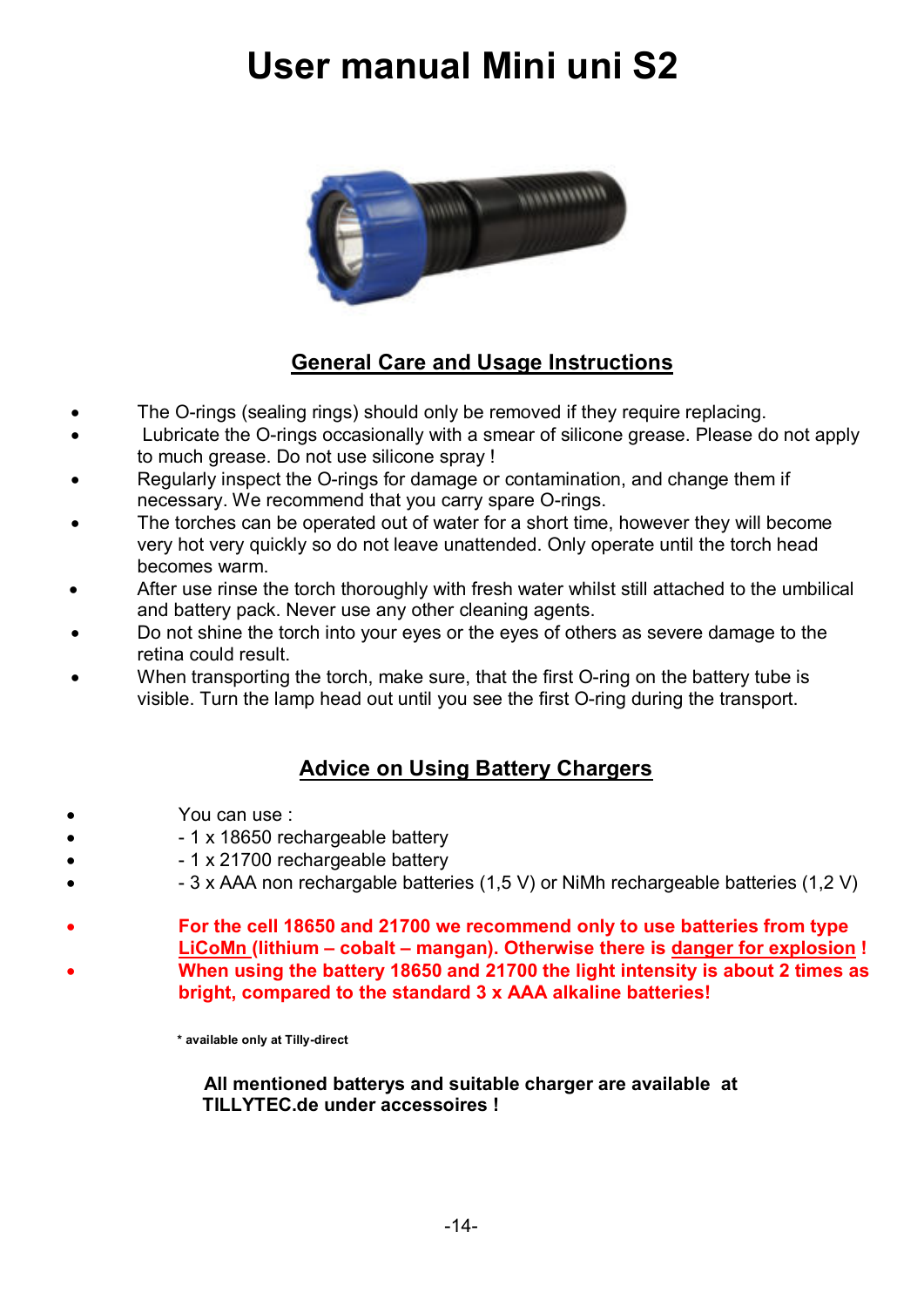# **User manual Mini uni**

### **Advice on using LED modules**

There are many different so called "P60 Drop in" LED modules Some of theese LED modules have a dimming If you use a "P60 Drop in" LED module with dimming, then the switching of the dimming steps is by switching off and on again (by turning the light head) **IMPORTANT : Switching off and on must take place very quickly!** To install and remove the LED modules you can see videos on www.TillyTec.de or at the TillyTec youtube channel!

### **Notes for using of charger**

- The hints of the operating instructions of the manufacturer are to be observed.
- The charger has several LED lamps that indicate the progress of the battery charge.
- **The charger can connected to the battery verytime. You do not have to discharge**
- **the battery !**

.

- **IMPORTANT: Use chargers only indoor or in dry rooms. The voltage values and**
- **settings must be respected.**

### **Burn time and light power**

- The burn time and the light power of the torch depends on
	- the used LED module
	- the used type of battery or rechargeable battery.

**TIPP : Various LED modules can be purchased on the internet market, starts from about 6 Euro. Search for "P60 drop in" modules !** 

### **Operation and Handling / Changing the LED moduls**

- Mount the rechargable battery 18650 / 21700 or non rechargeable batteries with the plus pole upwards in the direction of the head.
- Minus pole shows at the bottom of battery tube.
- To turn your torch on and off, rotate the torch head. A half rotation is sufficient to engage the contacts. Further rotation when switching off is not a problem as the system is protected with 3 O-rings, however it should be stopped when the first O-ring is visible.
- To Change the LED module you can see videos on the website www.TillyTec.de or at the TillyTec youtube channal ! **Please have a look !**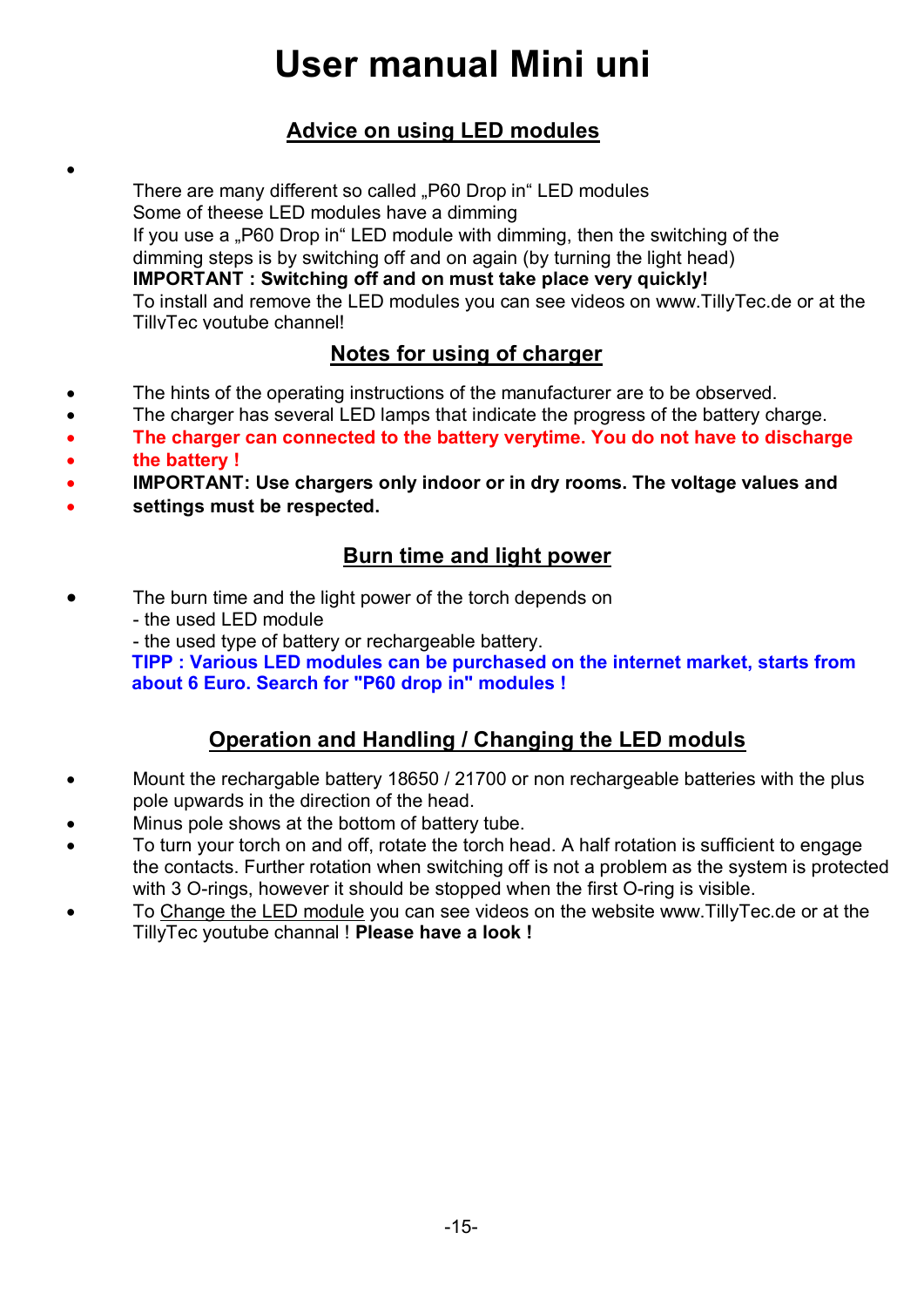## **User manual Mini uni**

- remove glass (4)

 Important : The glass is easier to remove if you press in the light head (3) LIGHTLY against the LED module / keep light head down, prefer a soft underlay, because glass and LED module can fall out!

- Remove existing LED module (is not fixed in the light head)
- Mount the new LED module, slightly push down the LED module until the inner O-ring (5) is good visible - do not remove inner O-ring (5) !
- Grease the visible inner O-ring (5)
- Insert the glass (4) correctly (observe the direction) large groove (6) above, small groove down (press the glass down in the direction of the light head).
- Grease the non fixed O-ring and apply it loose in the large groove (6) oft he glass.
- Screw straight the front ring (2) do not jam !
- Check, that the O- ring is not squeezed.
- Mount the blue protection ring (rubber ring).